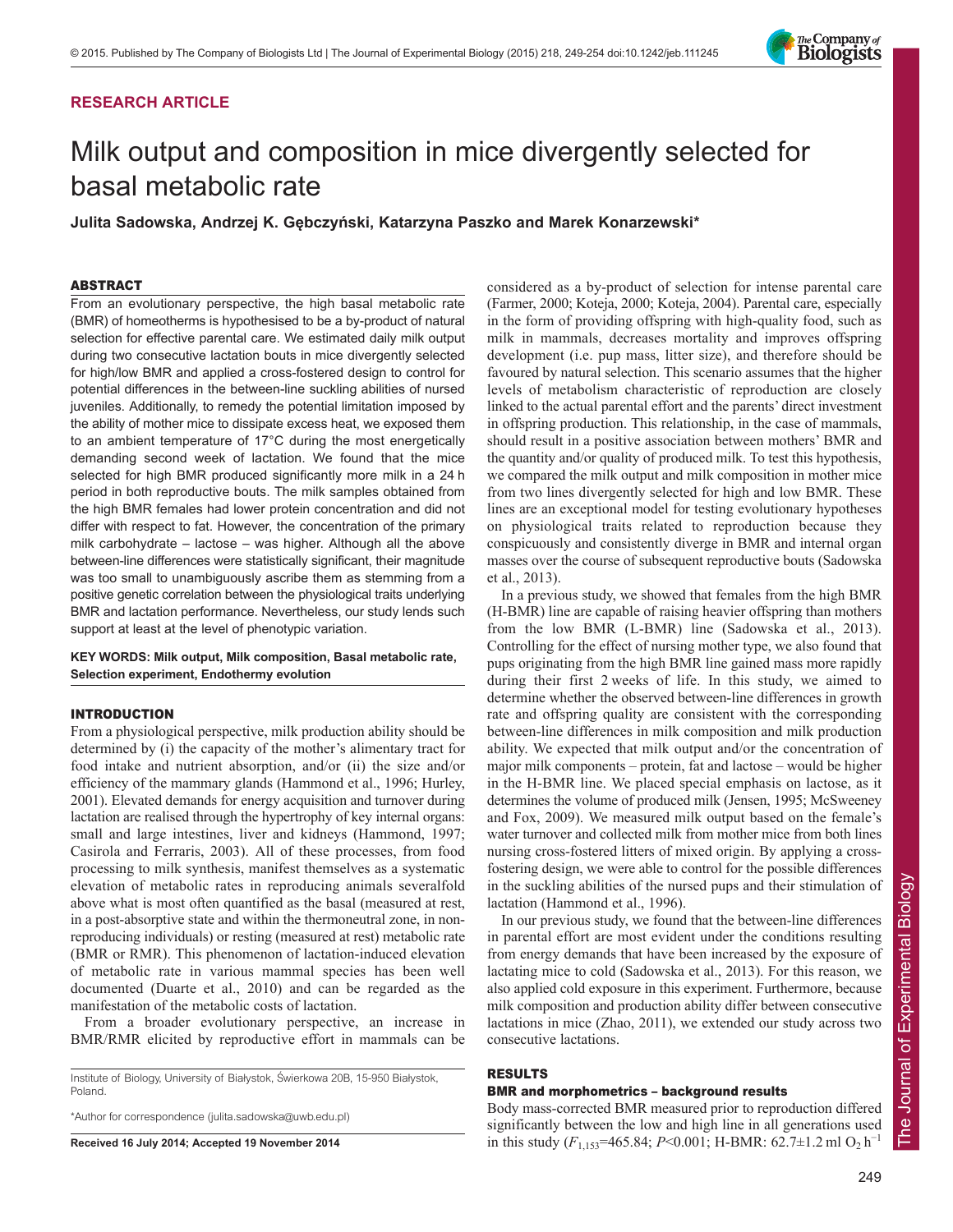|                |             | Lactation order | Carcass mass | Linexlactation | <b>First lactation</b> |                 | Second lactation |                  |  |
|----------------|-------------|-----------------|--------------|----------------|------------------------|-----------------|------------------|------------------|--|
|                | Line (1,56) | (1,23)          | (1,23)       | order (1,23)   | $H-BMR(q)$             | $L-BMR(q)$      | $H-BMR(q)$       | $L-BMR(q)$       |  |
| Intestine      | $F = 33.19$ | $F = 3.45$      | F<0.01       | $F = 0.49$     | $2.35 \pm 0.07$        | $2.01 \pm 0.07$ | $2.54 \pm 0.07$  | $2.11 \pm 0.06$  |  |
|                | P<0.001     | $P=0.076$       | $P = 0.968$  | $P=0.491$      |                        |                 |                  |                  |  |
| Liver          | $F = 23.72$ | $F = 0.24$      | $F = 1.79$   | $F = 0.09$     | $4.03 \pm 0.12$        | $3.46 \pm 0.11$ | $3.94 \pm 0.11$  | $3.43 \pm 0.10$  |  |
|                | P<0.001     | $P = 0.630$     | $P = 0.194$  | $P=0.773$      |                        |                 |                  |                  |  |
| Kidneys        | $F = 68.39$ | $F = 8.99$      | $F = 4.08$   | $F = 0.60$     | $0.72 \pm 0.01$        | $0.60 + 0.01$   | $0.66 + 0.01$    | $0.57 \pm 0.01$  |  |
|                | P<0.001     | $P=0.006$       | $P=0.055$    | $P=0.447$      |                        |                 |                  |                  |  |
| Heart          | $F = 24.68$ | $F = 0.92$      | $F = 11.41$  | $F = 0.09$     | $0.22 + 0.01$          | $0.20 + 0.01$   | $0.22 \pm 0.004$ | $0.20 \pm 0.004$ |  |
|                | P < 0.001   | $P = 0.348$     | $P=0.003$    | $P = 0.771$    |                        |                 |                  |                  |  |
| Mammary glands | $F = 0.18$  | $F = 9.00$      | $F = 4.25$   | $F = 1.16$     | $4.71 \pm 0.23$        | $4.57 \pm 0.21$ | $5.20 \pm 0.21$  | $5.50+0.19$      |  |
|                | $P = 0.671$ | $P=0.006$       | $P=0.051$    | $P=0.292$      |                        |                 |                  |                  |  |

**Table 1. ANCOVA results and fresh carcass mass-corrected masses of visceral organs of females selected for H-BMR and L-BMR in their first and second lactation**

H-BMR, high basal metabolic rate line type; L-BMR, low basal metabolic rate line type.

Degrees of freedom are presented in parentheses. Data are presented as adjusted means ± s.e.m.

and L-BMR:  $45.9\pm0.9$  ml  $O_2$  h<sup>-1</sup> in the 35th generation; H-BMR: 62.5±0.9 ml O<sub>2</sub> h<sup>-1</sup> and L-BMR: 47.6±0.8 ml O<sub>2</sub> h<sup>-1</sup> in the 37th generation; H-BMR: 64.0±0.8 ml O<sub>2</sub> h<sup>-1</sup> and L-BMR: 45.1±0.8 ml  $O_2$  h<sup>-1</sup> in the 43rd generation). There was no effect of generation on BMR ( $F_{2,153}=0.33$ ;  $P=0.722$ ) and no line×generation interaction (*F*2,152=2.57; *P*=0.080).

Body mass at peak lactation was not affected by the selection line of lactating mother  $(F_{1,56}=1.69; P=0.200)$ ; however, lactation order had a significant effect on body mass ( $F_{1,24}$ =37.59; *P*<0.001) (first lactation: H-BMR: 42.6±0.7 g; L-BMR: 42.1±0.7 g; second lactation: H-BMR:  $47.0\pm0.7$  g; L-BMR:  $45.7\pm0.6$  g). There was no line×lactation order interaction  $(F_{1,24}=0.39; P=0.540)$ .

Carcass mass-corrected mass of intestines, liver, kidneys and heart was affected by the line affiliation in animals from both lactations, with all organs found to be significantly heavier in H-BMR females (Table 1). The order of lactation only affected kidney mass, as the first-lactation females had heavier organs (Table 1). Mammary gland mass remained unaffected by the line affiliation. However, in comparison with the first reproductive bout, we found significantly higher mammary gland masses in the second lactation (Table 1).

## Milk output

Water budget estimated for validation of the method in non-lactating females showed that the total water influx and efflux balanced out at the average value of −0.412±0.52 g per 24 h (*F*1,5=0.21, *P*=0.65), with influx/efflux significantly higher in the H-BMR mice (*F*1,5=13.2; *P*=0.004).

Milk output estimated on the basis of water budget differed significantly between the two lines, with higher milk production in the H-BMR females (Fig. 1; *F*1,32=5.10; *P*=0.031) in both consecutive lactation bouts (Fig. 1;  $F_{1,10}$ =16.76;  $P=0.002$ ; first lactation H-BMR: 17.66±2.84 g per 24 h; L-BMR: 10.76±2.47 g per 24 h; second lactation H-BMR: 25.08±1.87 g per 24 h; L-BMR:  $21.19\pm1.60$  g per 24 h). The pre-reproductive body mass significantly affected milk output  $(F_{1,10}=8.33; P=0.020)$ . The line×lactation order interaction was not significant  $(F_{1,10}=0.47;$ *P*=0.508).

In both lactations the differences in milk output did not exceed those expected to arise from genetic drift alone (the difference (*d*) expressed as a multiple of phenotypic SD, first lactation: *d*=1.21 was lower than that expected under genetic drift  $(d<sub>drift</sub>)=1.44$ ; second lactation:  $d=0.59$  versus  $d_{\text{drift}}=1.14$ ). Thus even though the differences were statistically significant, they cannot be unequivocally interpreted as a manifestation of genetic correlation between milk output and BMR.

The between-line differences in daily milk energy output were not statistically significant  $(F_{1,24}=1.18; P=0.287)$ , with higher output in the second lactation  $(F_{1,6}=13.58; P=0.010;$  first lactation: H-BMR: 208.28±45.85 kJ per 24 h, L-BMR: 165.21±39.36 kJ per 24 h; second lactation H-BMR: 351.97±32.56 kJ per 24 h, L-BMR: 301.10±38.09 kJ per 24 h). The line×lactation interaction was not significant  $(F_{1,6}=0.01; P=0.921)$  as well as the pre-reproductive body mass as a covariate  $(F_{1,6}=2.35; P=0.176)$ .

### Milk composition and sample composition consistency

The composition analysis of milk samples revealed that protein and lactose content were significantly affected by the selection line, with higher lactose and lower protein content in the H-BMR milk (Table 2). Fat content did not differ between the two lines, as well as the dry mass of milk (Table 2). Lactation order affected the content of lactose and the amount of dry mass of collected milk, which were higher in the milk samples collected in the second lactation (but not protein and fat content; Table 2). Milking order, however, significantly affected all of the studied components (Table 2) with their concentration fluctuating between the two milk evacuations.



**Fig. 1. Daily milk output in H-BMR and L-BMR mice in the two consecutive lactations.**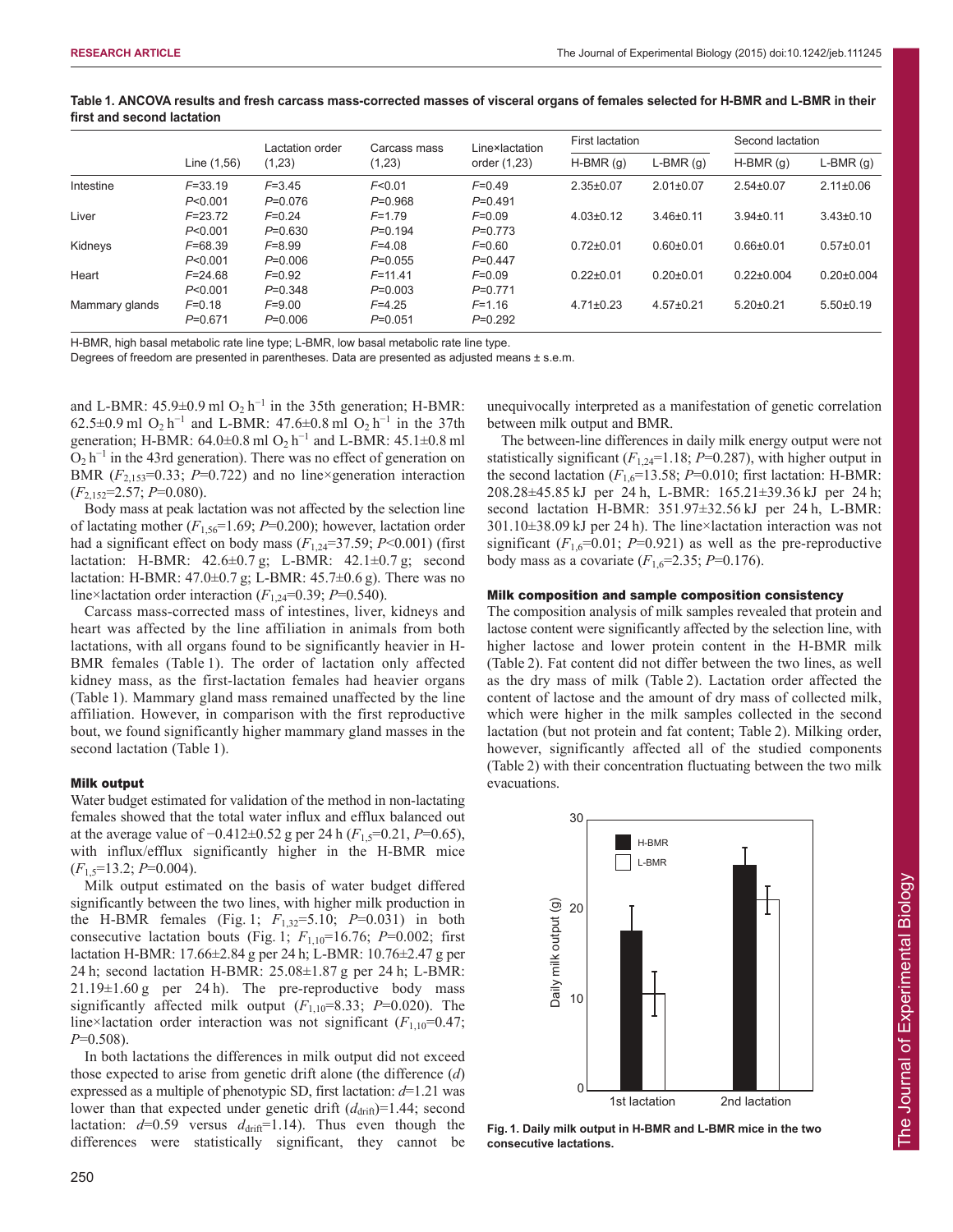|          |                   |                   |                    |                              |                | Concentration of milk components (mq $q^{-1}$ ) |                   |                  |                   |
|----------|-------------------|-------------------|--------------------|------------------------------|----------------|-------------------------------------------------|-------------------|------------------|-------------------|
|          |                   | Lactation         | Milk<br>collection | Line×lactation<br>order×milk |                | First lactation                                 |                   | Second lactation |                   |
|          | Line              | order             | order              | collection order             | Sample no.     | H-BMR                                           | L-BMR             | H-BMR            | L-BMR             |
| Protein  | $F_{1,35} = 6.49$ | $F_{14}$ =1.73    | $F_{1,34} = 8.40$  | $F_{4.1} = 1.16$             |                | 110.10±8.17                                     | 119.50±8.17       | 111.20±5.96      | 121.10±6.97       |
|          | $P = 0.015$       | $P=0.258$         | P < 0.006          | $P=0.593$                    | 2              | 124.10±8.17                                     | 152.90±8.73       | 120.20±5.96      | $126.20 \pm 7.31$ |
| Fat      | $F_{1,37} = 3.04$ | $F_{1,8} = 0.98$  | $F_{1,36} = 4.10$  | $F_{4,5} = 0.60$             |                | 304.50±18.14                                    | $313.8 \pm 19.12$ | 279.10±14.81     | 292.9±15.33       |
|          | $P=0.089$         | $P = 0.350$       | $P=0.050$          | $P=0.679$                    | $\overline{2}$ | 249.60±18.14                                    | 297.3±19.12       | 265.9±14.81      | 279.5±16.56       |
| Lactose  | $F_{1,37} = 4.76$ | $F_{1,8} = 13.08$ | $F_{1.35} = 22.51$ | $F_{4,3} = 0.63$             |                | $19.94 \pm 1.30$                                | $15.71 \pm 1.37$  | $15.51 \pm 1.06$ | $13.26 \pm 1.10$  |
|          | $P=0.035$         | P<0.006           | P<0.001            | $P=0.677$                    | $\overline{2}$ | 13.56±1.37                                      | $13.19 \pm 1.56$  | $10.83 \pm 1.06$ | $9.85 \pm 1.19$   |
| Dry mass | $F_{1,38} = 0.83$ | $F_{1,8} = 64.58$ | $F_{1.37} = 3.70$  | $F_{4.5} = 2.82$             |                | 382.90±23.18                                    | 442.50±23.18      | 574.40±18.93     | 527.20±19.59      |
|          | $P = 0.367$       | P < 0.001         | $P=0.062$          | $P=0.143$                    | $\overline{2}$ | 367.00±23.18                                    | 430.8±24.44       | 516.20±18.93     | 495.70±20.33      |

**Table 2. ANOVA results on milk composition and concentration of milk components in all samples collected from H-BMR and L-BMR females in the first and second lactation**

Data are presented as means ± s.e.m.

#### **DISCUSSION**

In this study we demonstrated that mice with genetically determined high BMR are characterized by higher milk output at peak lactation than females selected for low rates of basal metabolism. However, despite their statistical significance, the magnitude of the observed between-line differences was too small to unequivocally interpret them as a manifestation of a positive, genetic correlation between milk output and BMR. Nonetheless, at the phenotypic level, our findings are consistent with the existence of a positive association between the maternal basal rate of metabolism and her actual abilities of investment in the offspring production, and provide support for the assimilation capacity model for endothermy evolution (Koteja, 2000).

The between-line differences in milk production were more distinct in the second reproductive bout, which concurs with several studies showing that the later lactation is more effective in terms of milk output as well as offspring growth (Fischbeck and Rasmussen, 1987; Rasmussen and Fischbeck, 1987; Casirola and Ferraris, 2003; Zhao, 2011). Higher milk production of the H-BMR mothers was not caused by higher demands of the nursed pups, as the applied cross-fostered protocol eliminated such potential bias, by providing mothers with equal numbers of the H-BMR and L-BMR juveniles. Additionally, we alleviated the potential limitation imposed by the ability of lactating mother mice to dissipate excess heat (Król and Speakman, 2003a; Król and Speakman, 2003b; Król et al., 2007; Speakman and Król, 2010; Speakman and Król, 2011) by exposing them to an ambient temperature of 17°C during the most energetically demanding second week of lactation. Thus we can safely assume that at the phenotypic level our results are not influenced by confounding factors related to the pup quality or uncontrolled physiological and/or physical constraints.

The maximal daily milk output of our selected mice ranged from 11 to 18 g, which is comparable with the daily milk production of 8–20 g estimated by means of the doubly labelled water (DLW) technique in an unselected MF1 mouse strain (Król and Speakman, 2003a; Król and Speakman, 2003b). However, Riley et al. (Riley et al., 2006) reported much lower daily milk yield (weight-suckleweight method) at the fourteenth day of lactation of  $\sim$ 3 g per day in the CBA mouse strain and 8 g in the highly fecund QSi5 mouse strain. Jara-Almonte and White (Jara-Almonte and White, 1972) found an even lower milk output (also by the weight-suckle-weight method), of  $\sim$ 3 g on the fourteenth day of lactation in the imprinting control region (ICR) mouse strain nursing a litter of eight pups – a litter size we used in our study. Some variation in milk output may of course stem from differences between used strains of animals, but the precision of the applied measurement technique is most likely to

be decisive. Our results are in good agreement with those reported by Król and Speakman (Król and Speakman, 2003a; Król and Speakman, 2003b), who applied by far the most accurate method available, the DLW technique.

The higher concentration of lactose in the H-BMR mouse milk appears to be the essential factor underpinning differences between the lines in the quantity of milk as well as the difference in effectiveness between the two reproductive events. Lactose is not only a prime energy source for the suckling offspring, but also the key component determining the amount of secreted milk. Due to its high osmotic load, lactose draws water into the Golgi vesicles of mammary epithelial cells, thus affecting the volume of milk produced (Jensen, 1995; McSweeney and Fox, 2009; Zhao et al., 2012). The question arising from this finding is: what, exactly, enables H-BMR mothers to synthesise more lactose and, consequently, produce more milk? Also, why did our animals perform better, i.e. show higher milk production ability, in the second reproductive bout?

From a physiological perspective, the ability of milk production should be determined either by the capacity of the alimentary tract for food turnover and nutrient absorption and/or the ability of mammary tissue to secrete milk. Measuring the size/weight of the internal organs involved in the lactation process has been considered a simple, yet effective proxy for estimating the functional capacity of these organs in a range of species (Hurley, 2001; Karasov and McWilliams, 2005; Bauchinger et al., 2009). Our selection lines differ not only in their BMR but also in the mass of viscera essential for nutrient and energy turnover (intestines, liver, kidneys and heart); all are significantly heavier in non-reproducing H-BMR mice (Książek et al., 2004; Książek et al., 2009; Brzęk et al., 2007; Gębczyński and Konarzewski, 2009a). In this study, we showed that differences in organ masses are preserved after the first as well as the second reproductive bout, with H-BMR females having heavier viscera (particularly intestines and liver; Table 1). Additionally, as we have demonstrated elsewhere, lactating H-BMR females are characterised by higher rates of food consumption than L-BMR females (Sadowska et al., 2013). Higher nutrient assimilation abilities, supported by a larger gut size, enabled the H-BMR females to achieve overall a higher nutrient and energy transfer to their pups.

Because most milk components, including the water-drawing lactose (Jensen, 1995; McSweeney and Fox, 2009), are synthesised in the mammary epithelial cells from substrates transported by the blood, it may be reasonable to assume that mammary gland size is of equal importance in determining the ability of the animal to produce milk, as is the size of the alimentary tract. In fact, postpartum mammary gland growth occurs throughout lactation until its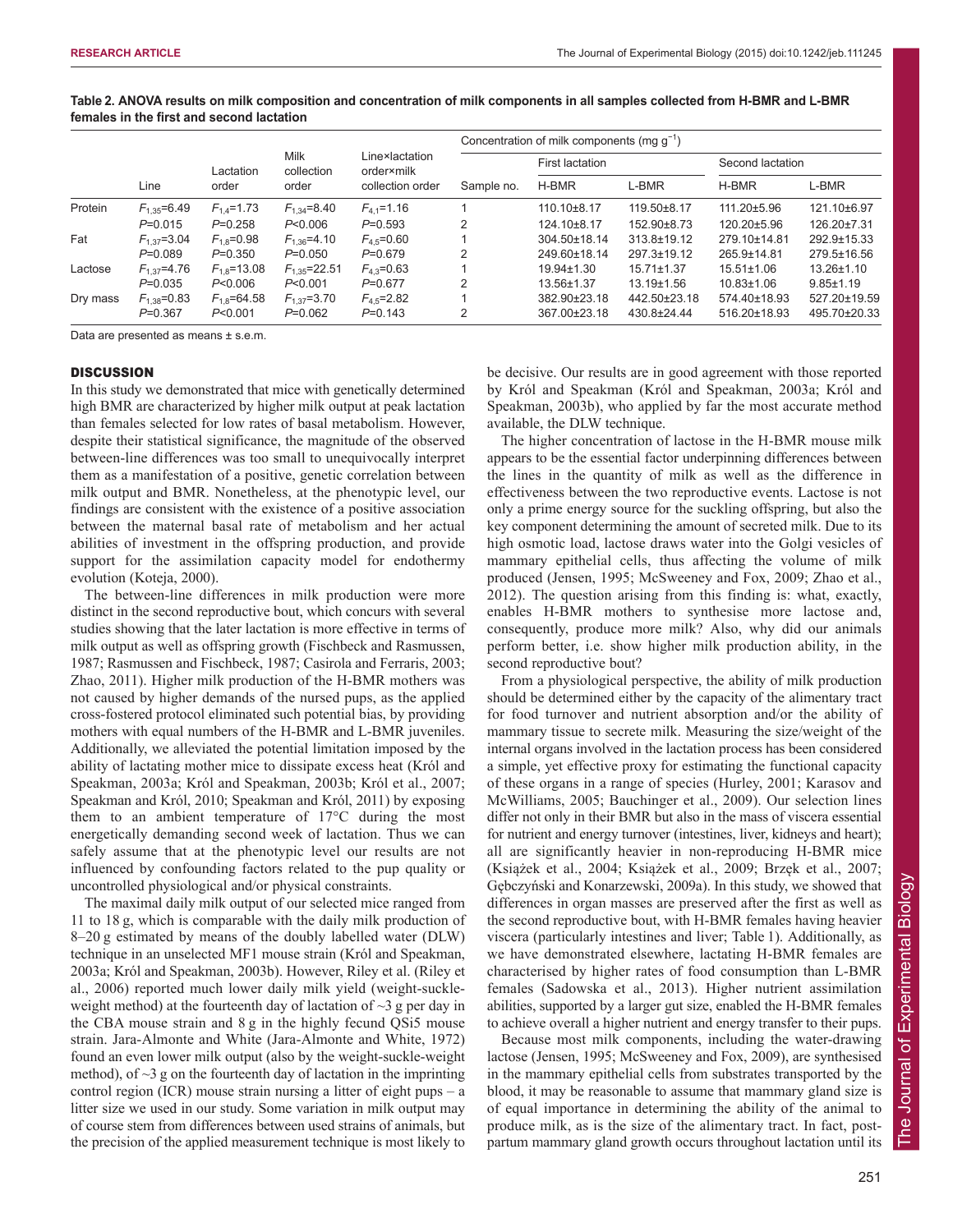|               | Mass of milk obtained per milking (mg) |               |                  |               |  |  |  |
|---------------|----------------------------------------|---------------|------------------|---------------|--|--|--|
|               | First lactation                        |               | Second lactation |               |  |  |  |
| Milking order | H-BMR                                  | -BMR          | H-BMR            | L-BMR         |  |  |  |
| First         | 841.70±130.86                          | 745.80±130.86 | 984.27±106.84    | 893.43±110.59 |  |  |  |
| Second        | 939.10±130.86                          | 653.90±130.86 | 969.80±106.84    | 738.57±110.59 |  |  |  |

#### **Table 3. Mass of milk obtained the two consecutive milk evacuations from the females selected for H-BMR and L-BMR in their first and second lactation**

Data are presented as least square means ± s.e.m.

peak is reached to meet the energy requirements of a growing litter (Hurley, 2001). In view of the greater parental investment of H-BMR mothers (measured as pup growth rate) (Sadowska et al., 2013), higher milk production ability and the persistent differences in visceral mass, one would also expect significant differences in mammary tissue mass. It has been demonstrated a number of times that the larger the litter's energy demands get, the higher the suckling pressure and as a result, the higher the rate of milk flow and greater the mass of mammary tissue (Hammond et al., 1996; Zhao, 2012). In our case the higher milk output of H-BMR animals was not accompanied by an increase in mammary gland mass (Table 1; the glands did not differ between the lines) and could not have been caused by a greater suckling pressure due to the crossfostered protocol, as we explained earlier.

These results would imply energy acquisition capacity as the underlying cause of higher lactation performance (Bacigalupe and Bozinovic, 2002; Riley et al., 2006), at least in the case of the first lactation. In contrast, we found higher mammary tissue mass in both lines in the second reproductive bout, more effective in terms of milk yield (Tables 1, 3). Such increase of reproductive effectiveness (i.e. offspring growth, litter size, milk yield) in subsequent reproductive events is common in rodents (Rasmussen and Fischbeck, 1987; Zhao, 2011) and has been attributed to the increase in intestine size and to the incomplete involution of mammary tissue after the previous reproductive event (Casirola and Ferraris, 2003). In our case the higher milk yield and mammary mass of the second lactation was associated with a decreased lactose content in comparison with the first reproductive bout in both lines. As lactose synthesis is strongly dependent on the immediate blood glucose supply (Arthur et al., 1994; Bussmann et al., 1984; Rigout et al., 2002; Zhao et al., 2012), the higher gut size and thus acquisition abilities in the second lactation should enable higher lactose production than during the first lactation. This was, however, not the case, and we can hypothesise that mammary tissue limits lactation output in the consecutive reproductive bout, possibly by means of glucose transport effectiveness through the gland cells. Nonetheless, to pinpoint with absolute certainty the lactation limiting tissues/organs we would need to place a much higher burden (e.g. larger litters) on the females to ensure that they are operating under maximum energy demands, which was not the focus of this study.

In conclusion, the results of this study demonstrated proximate factors underlying our earlier findings on the correlation between parental care abilities and BMR in mice. We showed that the H-BMR mothers achieve their higher parental outcome primarily by producing more milk of higher instantaneous lactose (but lower protein) content than that of L-BMR females. Higher milk output ability appears to result from the greater capacity for food intake and nutrient absorption of the mice with genetically determined high levels of BMR. It is also important, as we demonstrated in the multiparous animals, that the divergence between lines in viscera mass is retained after reproduction, whereas in non-manipulated populations, BMR (RMR) repeatability is lost after a reproductive bout (Duarte et al., 2010). Together, these findings provide support for the mechanism behind the assimilation capacity hypothesis for endothermy evolution in mammals (Koteja, 2000; Koteja, 2004) and highlight the significance and potential of long-term selection experiments in testing evolutionary scenarios. In contrast to an approach involving the examination only of phenotypic correlations, which may differ not only in strength but even in sign from genetic correlations (Roff, 2002; Sadowska et al., 2005), the use of animals whose divergence in the selected trait (BMR) is maintained over subsequent reproductive bouts allows for credible evolutionary inferences (Garland and Rose, 2009).

## MATERIALS AND METHODS

### Animals and their maintenance during experiments

This study was approved by the Local Ethical Committee on Testing Animals at the Medical University of Białystok (permit no. 45/2011, 46/2011, 53/2013). We used outbred Swiss Webster mice from generation 43 of a long-term selection experiment carried out in the Institute of Biology, University of Bialystok. The selection is designed to generate two lines of animals with divergent levels of BMR. In each generation, we maintained 15–17 families per line, depending on the current level of reproductive success. Briefly, three randomly chosen males and females from each family were subjected to BMR measurements at the age of 12 weeks. BMR was measured after 4 h fasting in an open respirometry system (S-3A ⁄ II Applied Electrochemistry, Pittsburgh, PA, USA), during the final 2 h of a 3 h trial at 32°C, a temperature falling within the thermoneutral zone of our mice. The lowest oxygen concentration that did not change by more than 0.01% for at least 4 min was defined as BMR. No more than three individuals per family with the highest (H-BMR line) and lowest (L-BMR line) body-mass corrected BMR were chosen as progenitors for further selection and mated outside their families (for details, see Książek et al., 2004; Książek et al., 2009; Gębczyński and Konarzewski, 2009b).

For the present study 54 females (24 H-BMR and 30 L-BMR) were paired outside their families and placed together with males in plastic cages for a 2 week period. When pregnancy was detectable by an increase in body mass the males were removed. After weaning the first experimental litter, ~5 weeks after the first reproductive bout, animals were bred for the second time and the same experimental protocol was repeated for the second lactation.

In both lactation bouts, we applied the same procedure as follows: 2 days after birth, we cross-fostered the young between cages, so that each foster mother received four pups from the H-BMR and four from the L-BMR line (i.e. a total of eight pups, none of which was the mother's own). Crossfostering allowed us to discriminate statistically between the effect of the mother's quality of parental care and the effect of line-specific differences in the growth rate of offspring, as reported by Sadowska et al. (Sadowska et al., 2013). Our experiment lasted until the fourteenth day of life for the pups, including the period when the offspring rely solely on maternal milk (Hammond et al., 1996). For the first week of lactation (days 2–8), all families were kept at an ambient temperature  $(T_a)$  of 23<sup>o</sup>C. For the second week (days 8–14, when the pups grew fur), the families were exposed to a  $T_a$  of 17 $\degree$ C. This approach enabled us to increase the mother's energy demands while alleviating potential heat stress to mothers and without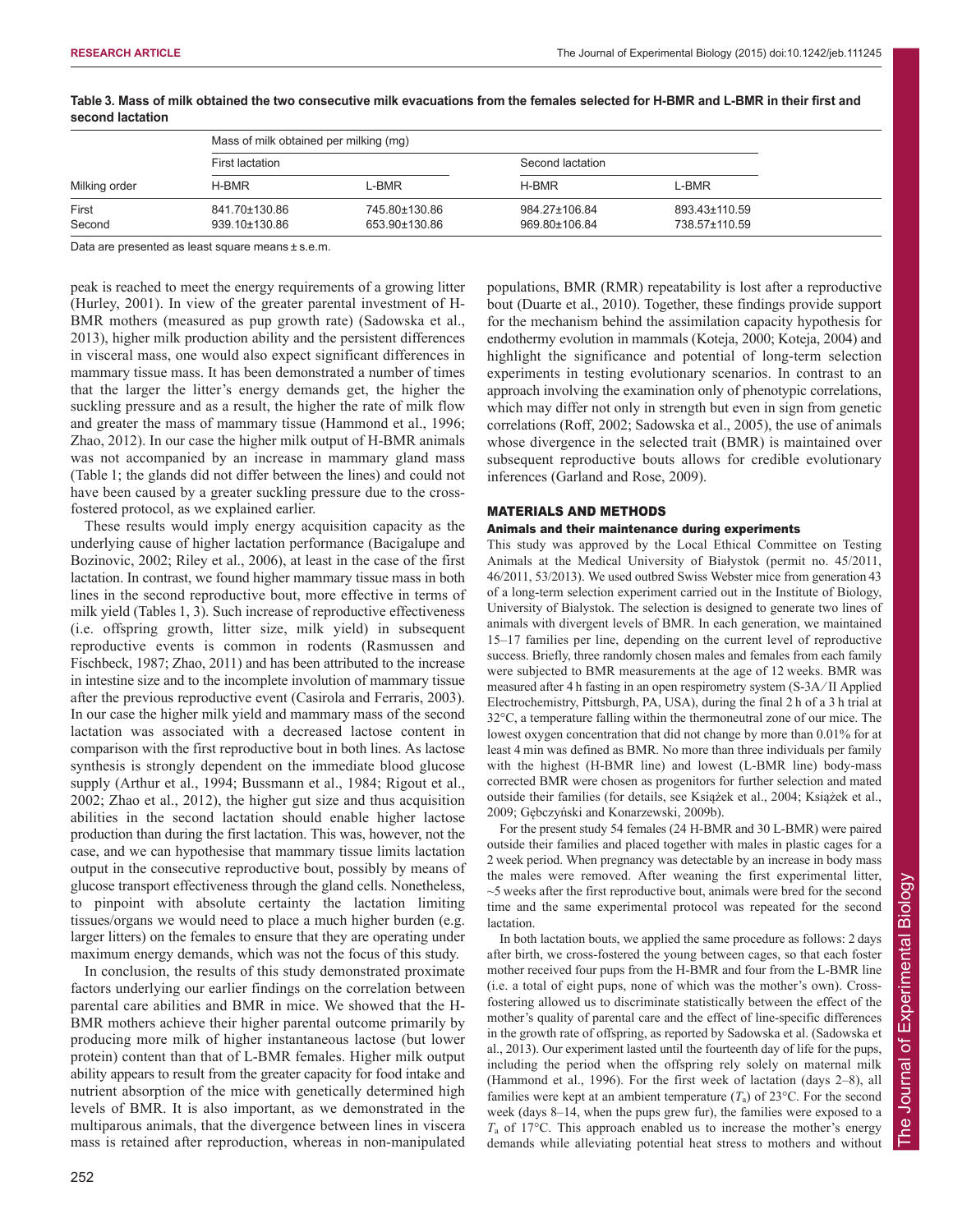risking increased offspring mortality due to hypothermia (Johnson and Speakman, 2001; Sadowska et al., 2013).

#### Evaluation of daily milk production

At peak lactation (for days 12–14) we measured the milk output based on the lactating female's water budget. For that we measured the amount of drinking water as the weight of water disappearing from the pre-weight water bottle in a 2 day period. Metabolic rate (MR), evaporative water loss (EWL) and urinary water loss were measured on day 13 using an open flow respirometry system during a 2 h measurement period (MR measured as oxygen consumption for 2 h in non-fasted animals at 17°C and extrapolated for 24 h; EWL measured as the weight of water vapour captured by Drierite desiccant from the air stream pushed out from the metabolic chamber with the animal). Urine was collected at the bottom of the metabolic chamber during the 2 h MR measurement (successful measurements were performed for 12 individuals in the first lactation, and 14 individuals in the second lactation). Animals were placed in the metabolic chamber equipped with an elevated mesh floor, the bottom of the chamber was coated with a thin layer of mineral oil under which urine was trapped, then collected and weighed at the end of the measurement. Based on the collected measurements, we calculated the percentage of total water income that is lost with urine (39%) and used it for the water budget calculations. To estimate the amount of water consumed with food and lost with faeces we also measured food consumption for which we provided each lactating mouse with an excessive, known amount of food (murine laboratory chow, Labofeed H, Kcynia, Poland). After 2 days we collected the food remains and faeces from the bottom of the cage, then dried them and weighed to the nearest 0.01 g. For precise determination of water content in faeces we collected freshly excreted faeces samples to a pre-weight test tube, weighed the sample, then dried it to a constant mass at 60°C and weighed it again. We calculated the food consumption for each adult mouse during two consecutive days as the mass of food disappearing from the food dispenser minus food remains. Water content of the murine chow was also determined by drying preweighed food samples to a constant mass at 60°C. To estimate metabolic water gain of each individual animal we used the MR measured at day 13 of the experiment and extrapolated the volume of oxygen consumed during the 2 h of MR measurement to a 24 h period. We assumed that metabolism produces 1.1 g and 0.55 g of water per 1 g of metabolised fat and carbohydrates, respectively (Schmidt-Nielsen, 1964). They constituted the bulk of the murine chow we used, with carbohydrate/fat ratio of 7 to 1. As oxidation of 1 g of fat and carbohydrate requires 1.9 g and 1.07 g of oxygen, respectively, each 1 g of metabolised food required 1.17 g (or 819 ml) of oxygen and generated 1.79 g of water. Thus 1 l of consumed oxygen yielded 2.19 g of water, which was the value we used to estimate individual metabolic water production.

The milk output for each animal was calculated for a 24 h period as follows: first we calculated the water budget as the sum of all water income  $(drinkingwater + metabolic water + water gained with eaten food) minus$ the water lost through evaporation, and water lost with faeces and urine. The obtained value was then divided by water content of milk (mean of water content from the morning and afternoon samples weighed by sample masses). Using the same protocol we also estimated the water budget for eight non-lactating control animals of the same age and generation to validate our method of choice for measuring milk output.

We calculated energy content of milk by multiplying fat, protein and sugar concentration in milk samples by 38.12, 24.52 and 16.53 kJ  $g^{-1}$ , respectively (from Król and Speakman, 2003b) and further we multiplied the daily milk production by the energy content of milk samples to obtain the daily milk energy output.

#### Milking procedure

The milking procedure was performed twice on the fourteenth day of lactation, first in the morning (3 h after separation from the litter) and second in the afternoon  $(-8-9 h)$  after the first milk collection; litters were not returned to their mothers in between milk collections). Directly before milking, the animals were anaesthetised subcutaneously with ketamine (100 mg kg<sup>-1</sup>) and xylazine (20 mg kg<sup>-1</sup>). After  $\sim$  5–10 min, the mice received a subcutaneous dose of oxytocin (1 i.u.), which induced milk flow.

Immediately after oxytocin injection, milk was collected with a modified laboratory precision liquid dispenser pump (Unipan 336B, Poland) from each of the ten teats. The pump was fitted with a custom-made ending shaped to snugly fit the teat. Milk let-down was induced by a sucking force (same for all animals) determined in a pilot trial and continued until no more milk could be obtained. Milk was then frozen at −20°C for further analyses.

#### Milk analyses

Fat content (80 μl samples of milk) was determined by the Rose–Gottlieb gravimetric method (Kirk and Sawyer, 1991). Lactose content (20 μl samples of milk) was estimated by the Somogyi–Nelson method, used for the determination of reducing sugar content (Sadasivam and Manickam, 1996). Crude protein content (20 μl samples of milk) was determined by the total nitrogen test (Merck Nitrogen test, 1.14537.0001) and calculated as 6.36×nitrogen content. We did not make any correction for non-protein nitrogen content. Dry mass of milk was determined by drying milk samples (20 μl) in a convection oven at a temperature of 60°C for 24 h.

#### **Morphometrics**

For comparative purposes we used mice from generation 35 (47 females after two reproductive bouts, 21 H-BMR and 26 L-BMR) and generation 37 (37 females after a single lactation, 18 H-BMR and 19 L-BMR) that underwent the same experimental protocol as described above. After the final milk evacuation (day 14) mice were killed by cervical dislocation, and the metabolically active organs (liver, kidneys, intestines, heart and mammary glands) were dissected, cleaned of blood and food remains, and weighed to the nearest 0.001 g. As the results on the primary selected trait showed no differences between the used generations, the traits correlated with BMR (organ size, parental investment) should be comparable across generations.

## **Statistics**

BMR and fresh masses of female visceral organs were analysed with an ANCOVA with generation and selection line as fixed factors, family nested within line as a random factor and body mass as a covariate. Body mass was analysed with an ANOVA, with line and generation as fixed factors, and family affiliation nested within the line as a random factor.

Milk output differences measured based on the water budget were analysed with repeated measures ANCOVA with selection line and lactation order as fixed factors, and the pre-reproductive body mass as a covariate. The pre-reproductive body mass was used instead of the momentary body mass because at peak lactation it is strongly correlated with milk production ability, and therefore should not be used as a covariate. As the animals used for the water budget estimation came from different families, the family affiliation (as a random factor) was dropped from the model. Milk sample composition consistency over the course of the day in both lactations was analysed with a repeated measures ANCOVA with line, lactation order and milking order as fixed factors. Water budget of the non-lactating animals was analysed with ANOVA with the flux (two levels: influx and efflux) and line as the fixed factors, and an individual mouse nested within the line.

Because our selection lines are not replicated, we considered the possibility that the between-line differences in milk output might be due to genetic drift rather than a genuine effect of selection. Therefore, we additionally analysed milk output according to Henderson's guidelines (Henderson, 1997; Konarzewski et al., 2005). Briefly, we expressed the magnitude of separation between the high and low lines for the milk output as the difference between the within-line mean trait values divided by the weighted phenotypic s.d. (*d*) (for details, see Gębczyński and Konarzewski, 2009; Sadowska et al., 2013). To estimate the confidence intervals (denoted  $d_{\text{drift}}$ ) for *d*, we used a modified equation 16 from Henderson (Henderson, 1997):

$$
d_{\text{drift}} \cong 4\sqrt{(h_X^2 F + 1/n)}\,,\tag{1}
$$

where  $h^2$  is the narrow sense heritability for milk output (0.17) (Jara-Almonte and White, 1973) and *F* is the inbreeding coefficient [*F*=0.29, calculated from equation 3.5 from Falconer and Mackay (Falconer and Mackay, 1996) for the effective population size of generation 43].